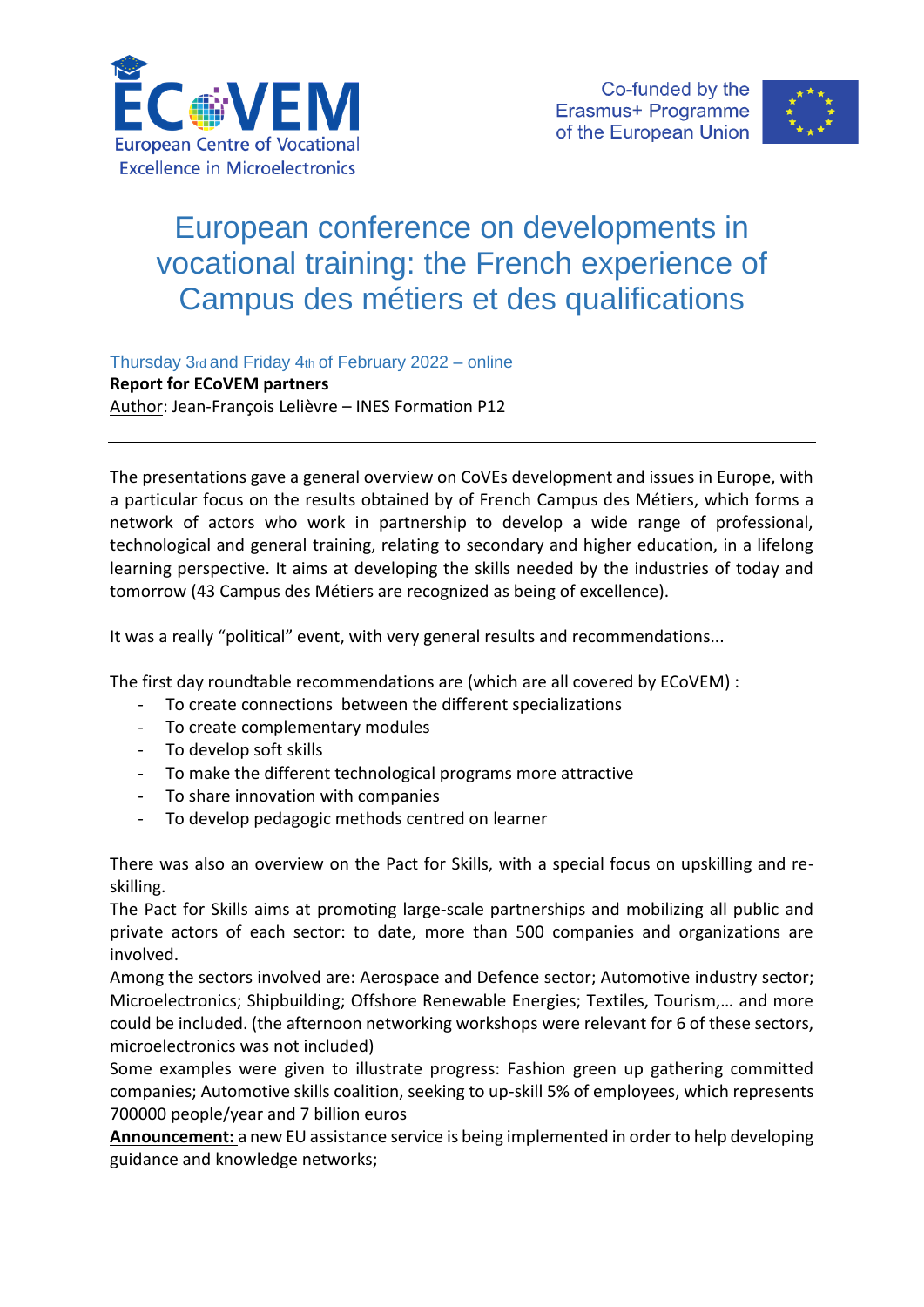



During the second day, an overview of EU support to Vocational Excellence was presented, insisting on its international dimension.

84 projects were submitted for the 2021 ERASMUS+ Call for CoVEs, with the participation of 1741 organisations from 55 countries (27 EU + 28 non-EU).

It highlights a large variety of participating organisations from VET providers at all levels, as well as companies, social partners, regional authorities, research centres…

The main activities covered with predominance of action are:

- Initial and continuous training;
- Governance and stakeholder involvement;
- Innovation in teaching and learning,
- Business-education partnership;
- Innovation hubs, technology diffusion, applied research
- Professional development of teachers and trainers
- Knowledge creation and R&D
- VET attractiveness

- …

It was also emphasized that to overcome challenges together, it is necessary to build expertise and share best practices (as implemented by Katapult: Slavka could comment in more details on this community of practice on Vocational Excellence)

During the afternoon, there were 5 workshops. Here are the main conclusions (of course I could not attend to all):

- Learner's mobility schemes
- Staff exchange and opportunities for peer-learning: increase strongly teachers' motivation (but cost time and money), bring back experience (but it is essential to anticipate a dedicated timeslot when back to office for taking advantage of it)
- Joint qualification recognition programmes: it has to be EQF-linked, centred on learning outcomes and quality assurance mechanisms
- Working with small and medium sized enterprises: importance of upskilling (the situation is going from "learning and working" to "working and learning"), necessity to develop a work-based learning environment
- Personalisation and training: Necessity to meet the needs of individuals (adaptation to the personal profile, changes made possible during the training…); the personalization of training increases strongly the learner's motivation and help him to (re)engage in studies, which consequently will be a more rewarding experience for learners; the main challenges are the team-scale organization (avoiding isolated learners) and the implementation of soft skills